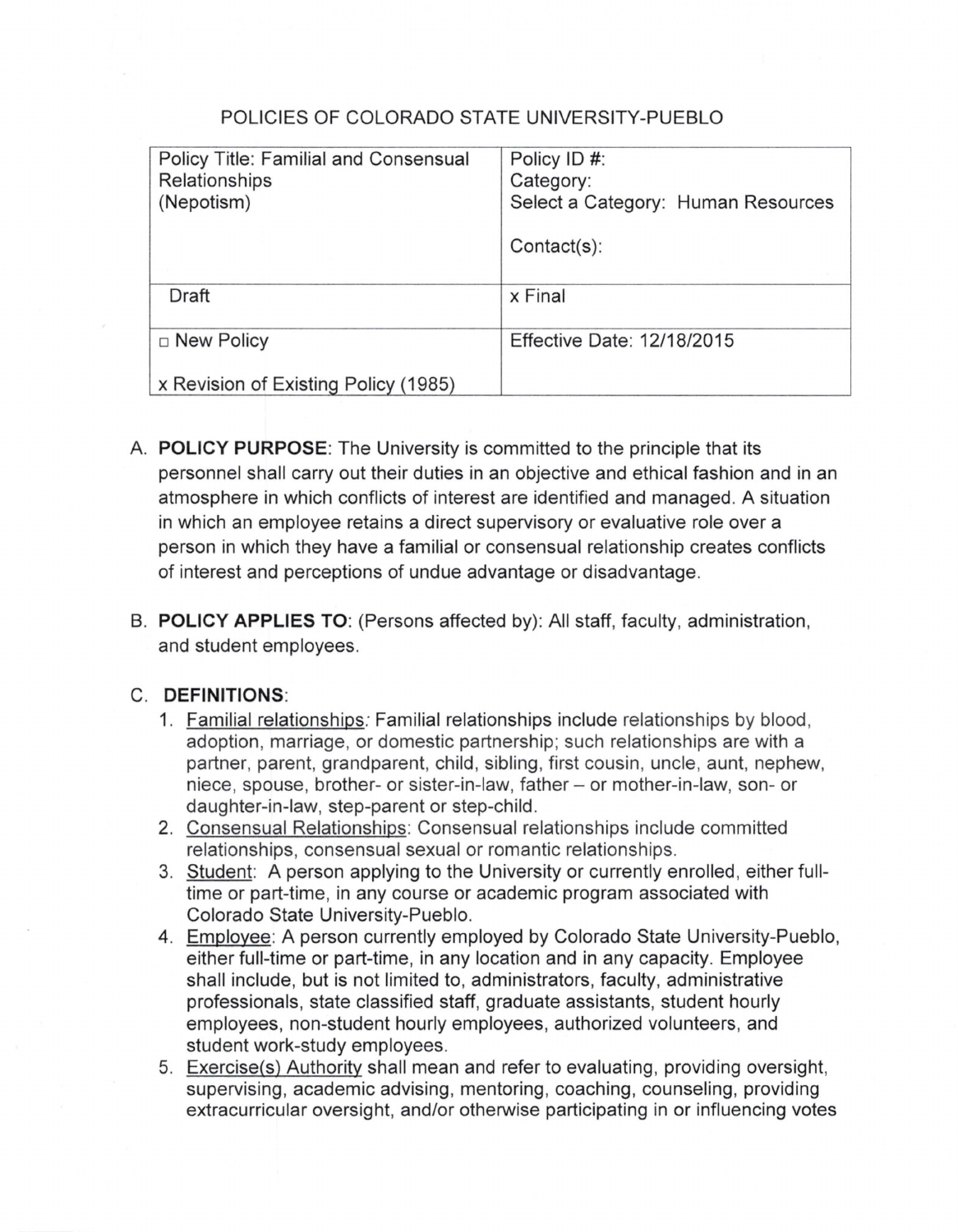or decisions that may reward or penalize a student employee or subordinate employee.

- 6. Supervisor: The individual who performs the employee's annual evaluation or has oversight of the employee's work.
- D. **POLICY STATEMENT:** An employee shall notify his or her supervisor immediately in writing of a situation in which the employee is in a position to exercise authority over a familial member who is a student or a subordinate employee. Within fifteen (15) working days of receiving this notification, the supervisor shall consult with his or her supervisor to develop a plan to manage or eliminate conflicts of interest and mitigate adverse effects on the involved parties and other third parties. This plan shall document in writing the actions that shall be taken, including one or more of the following actions:
	- 1. Transferring supervisory, decision-making, evaluative, academic, and/or advisory responsibilities;
	- 2. Providing an additional layer of oversight to the supervisory role;
	- 3. Transferring one of the individuals to another position; and/or
	- 4. Taking any other action reasonably necessary to manage or eliminate the actual or potential conflict of interest and/or mitigate adverse effects.

In addition, an employee shall refrain from participating in or influencing votes or decisions that may reward or penalize a person with whom they have a familial or consensual relationship who is an employee (such as votes or decisions regarding tenure and/or promotion).

If during the course of employment a familial or consensual relationship develops or occurs that was not present at the time of hire, the person in the supervisory position must notify their direct supervisor within the 10 working days. The parties must then develop a plan to mitigate the conflict as provided above.

A violation of this policy may lead to disciplinary action, as permitted by University policy and law, up to and including termination of employment.

Retaliation against persons who report concerns about familial or consensual relationship is prohibited and constitutes a violation of this Policy.

#### E. **RESPONSIBILITIES:**

Supervisors within their respective units have the responsibility to manage conflicts of interest that occur due to familial and consensual relationships.

#### F. **RELATED LAWS, POLICIES & PROCEDURES:**

- 1. Conflict of Interest policy
- 2. C.R.S. 24-34-402 (h) (I)& (II)